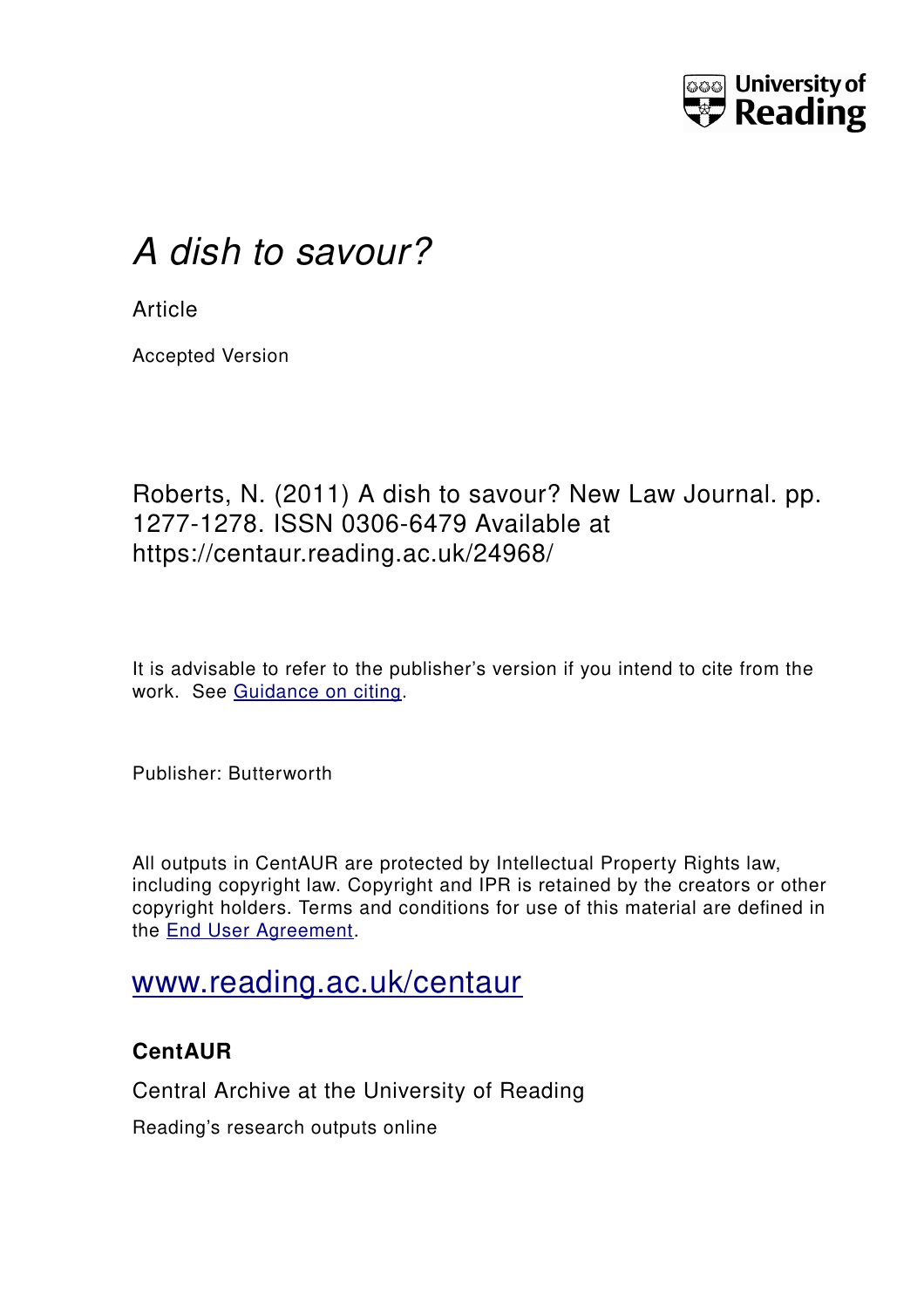#### **A DISH TO SAVOUR?**

IN BRIEF:

- A case which brought the Swedish Government before the European Court of Human Rights has been reported as giving tenants a "human right to erect a satellite TV dish"
- How may landlords may wish to respond to this?
- Is the case as wide-ranging as has been reported?
- Has an important point of English law been overlooked?

A 2008 ruling of the European Court of Human Rights (ECtHR) finding Sweden in breach of the European Convention on Human Rights (the Convention) has come to prominence as a result of recent coverage in the *Mail on Sunday* and *Sunday Times*.

In the Swedish case the tenants of a flat had erected a satellite dish in breach of their tenancy agreement. The landlord took enforcement action, which the Swedish courts upheld. The ECtHR held that Sweden was in breach of its obligations under the Convention under Art 10, dealing with the right to freedom of expression: this includes the right to receive and impart information and ideas. The newspapers may have come across the case because the Equality and Human Rights Commission has included a similar (though rather more compelling) scenario in its leaflet: *Human Rights at Home: Guidance for Social Housing Providers*:

"Example: A social housing provider's standard terms of tenancy prevent the erection of any satellite dish or aerial on the exterior of the home. A disabled tenant is only able to engage in her particular religious community if she is able to receive transmissions of specific religious services held overseas which are exclusively available by satellite. The term of the tenancy agreement, and most particularly its enforcement, may amount to an unlawful breach of her human right to freedom of religion under Article 9."

#### **Khursid Mustafa**

The Swedish case, *Khursid Mustafa & Tarzibachi v Sweden* (App no 23883/06) involved tenants, a married couple renting from a commercial landlord, who erected a satellite dish on the outside of their flat in breach of their tenancy agreement. Several other tenants had also done so. After a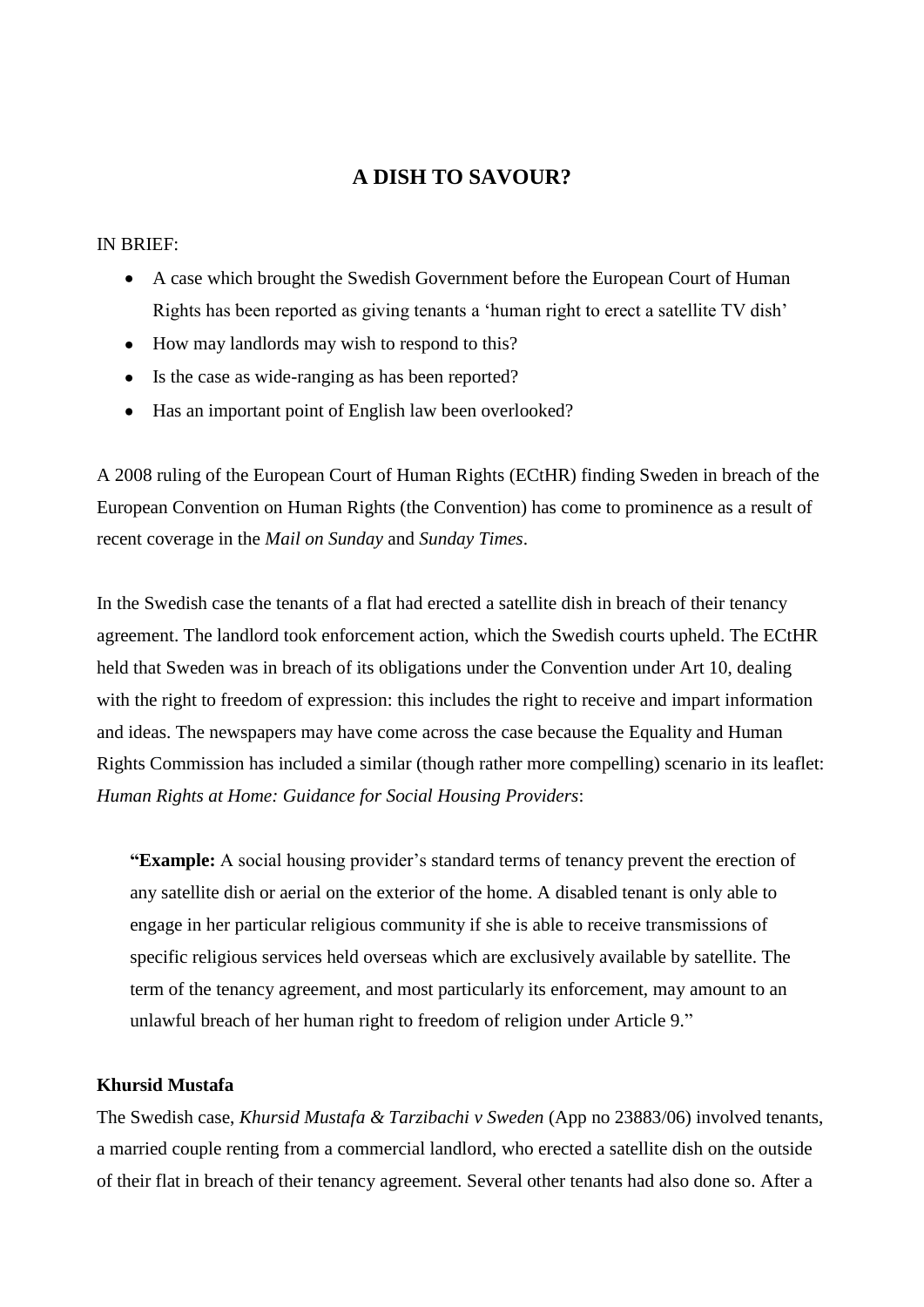few years a new landlord tried to evict the tenants because of their breach. The local rent tribunal upheld the landlord, as did the appeal court. The ECtHR held that the Swedish Government was in breach of its obligations under Art 10 of the Convention on the basis that the tenants were of Iraqi origin, and they and their children could maintain contact with their own language and culture only by means of satellite TV broadcasts, which were not available through the landlord"s communal aerial. The landlord in the Swedish courts (and the Government of Sweden before the ECtHR) had wanted the tenancy agreement upheld on the basis of safety arguments, and aesthetic considerations, coupled with the general principle that, as the landlord had a coherent set of tenancy rules, it undermined them generally if they were not enforced.

The ECtHR rejected the argument based on the safety of the tenant and the other residents, on the basis that there was no evidence that the particular installation was a safety hazard, and the landlord was bound to consider the safety of each installation on its merits. It could not impose a blanket ban.

That left aesthetic considerations as the only basis for refusal. The block was a tenement block of no particular architectural merit, and such aesthetic considerations as there were had to be balanced against the tenants' Art 10 rights. The tenants' rights had to prevail in this balancing exercise.

The tenants moved out to a town near Stockholm rather than staying on condition that they removed their dish. They were granted financial compensation of  $E$ 11,500, plus costs and interest.

#### **Applicability in the UK**

Decisions before the ECtHR are not, of course, binding precedents for UK courts. The Human Rights Act 1998 merely says that the UK courts 'must take [them] into account'. Normally a UK court will follow a decision of the ECtHR, but there is some scope for not doing so: the "margin of appreciation". Essentially this means that, whilst courts must follow the main thrust of the Convention and the decisions of the ECtHR, they are allowed some room for manoeuvre in how the Convention is interpreted in points of detail: there is a limited area within which national traditions can be allowed for, and a different balance may be struck between competing principles. The Convention does not therefore have to be interpreted in exactly the same way in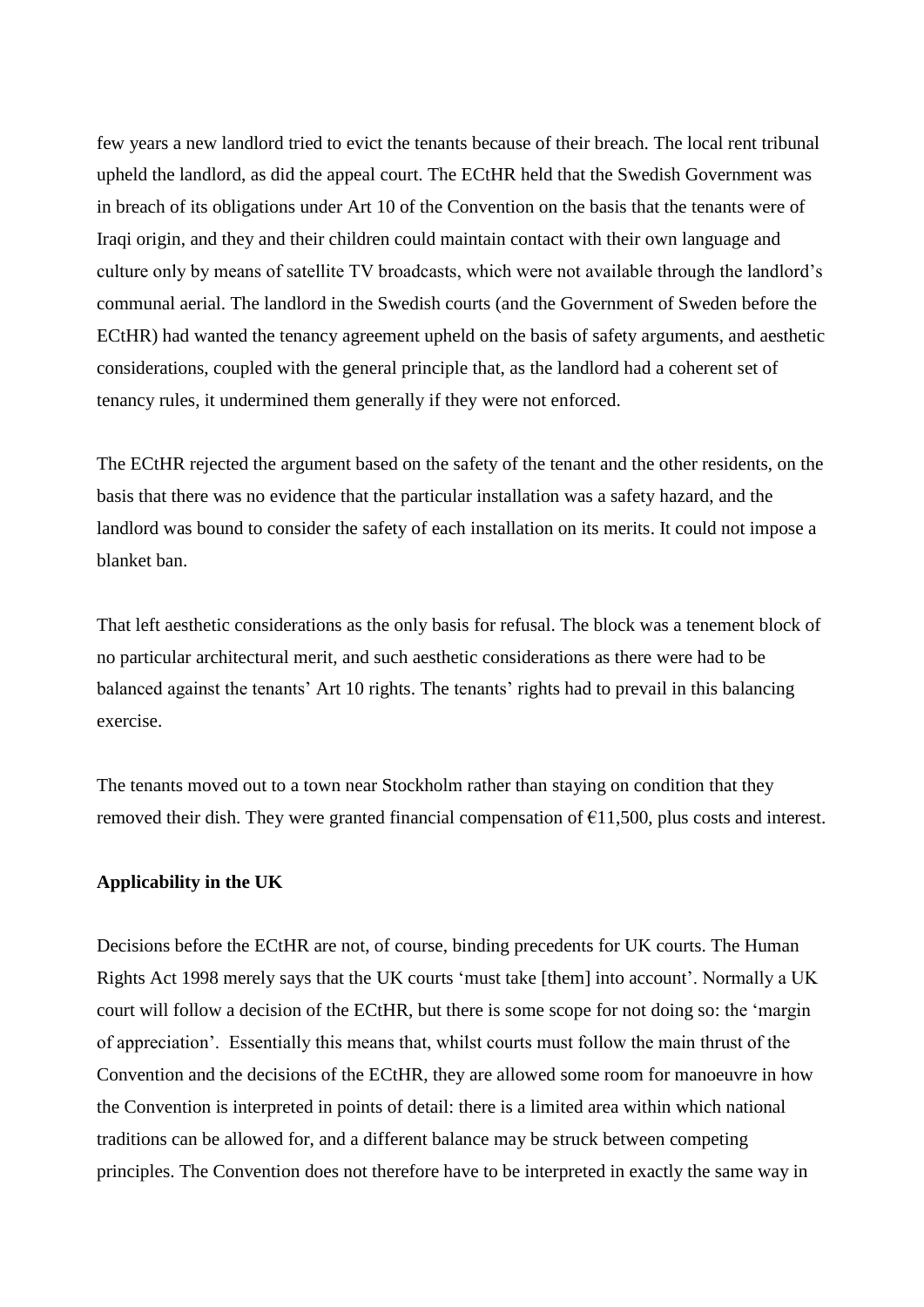each and every country. The UK Supreme Court has also made clear that it would not feel constrained to follow a ruling from the ECtHR if it considered that its reasoning appeared "to overlook or misunderstand some argument or point of principle" (*Manchester CC v Pinnock*, [2010] UKSC 45, [2011] 1 All ER 285).

#### **How the decision might be applied**

The report in the *Mail on Sunday* (8 August 2011) suggested that not allowing people to watch sport on satellite TV was a breach of their human rights, and that this might undermine a ban on satellite dishes on listed buildings.

This seems far-fetched. The ECtHR specifically found that the building was of no particular architectural merit. In the case of listed buildings and conservation areas, the national Government has already determined that the buildings or their settings are of merit. It would be surprising if the ruling of the ECtHR were treated as overriding conservation area and/or listed building status in the UK: strict requirements as to siting of dishes could be upheld.

It is more likely is that the ruling could be used to challenge a provision in a tenancy agreement or a long lease which banned satellite dishes entirely. *Khursid Mustafa* involved a commercially rented property.

#### **Stockholm**

How would a case involving a long-leaseholder compare with this? On the one hand, there was evidence that there was a shortage of rented accommodation in Stockholm, and one could argue that there is plenty of long leasehold property on the market, and the "they knew what they were signing" argument applies to leasehold owners (either when they take a new lease or buy an existing leasehold property). On the other hand, long-leasehold ownership is generally seen as tantamount to buying a flat, and the ECtHR may think it less appropriate for a landlord to interfere with what can be done by a long-leaseholder, as opposed to a "renting tenant".

It should be noted that the basis of *Khursid Mustafa* was that the tenants wanted to maintain links with their Iraqi culture: they did not just want a wider choice of TV channels. So the tenant or leaseholder who just wants to view a particular sports channel might therefore not succeed in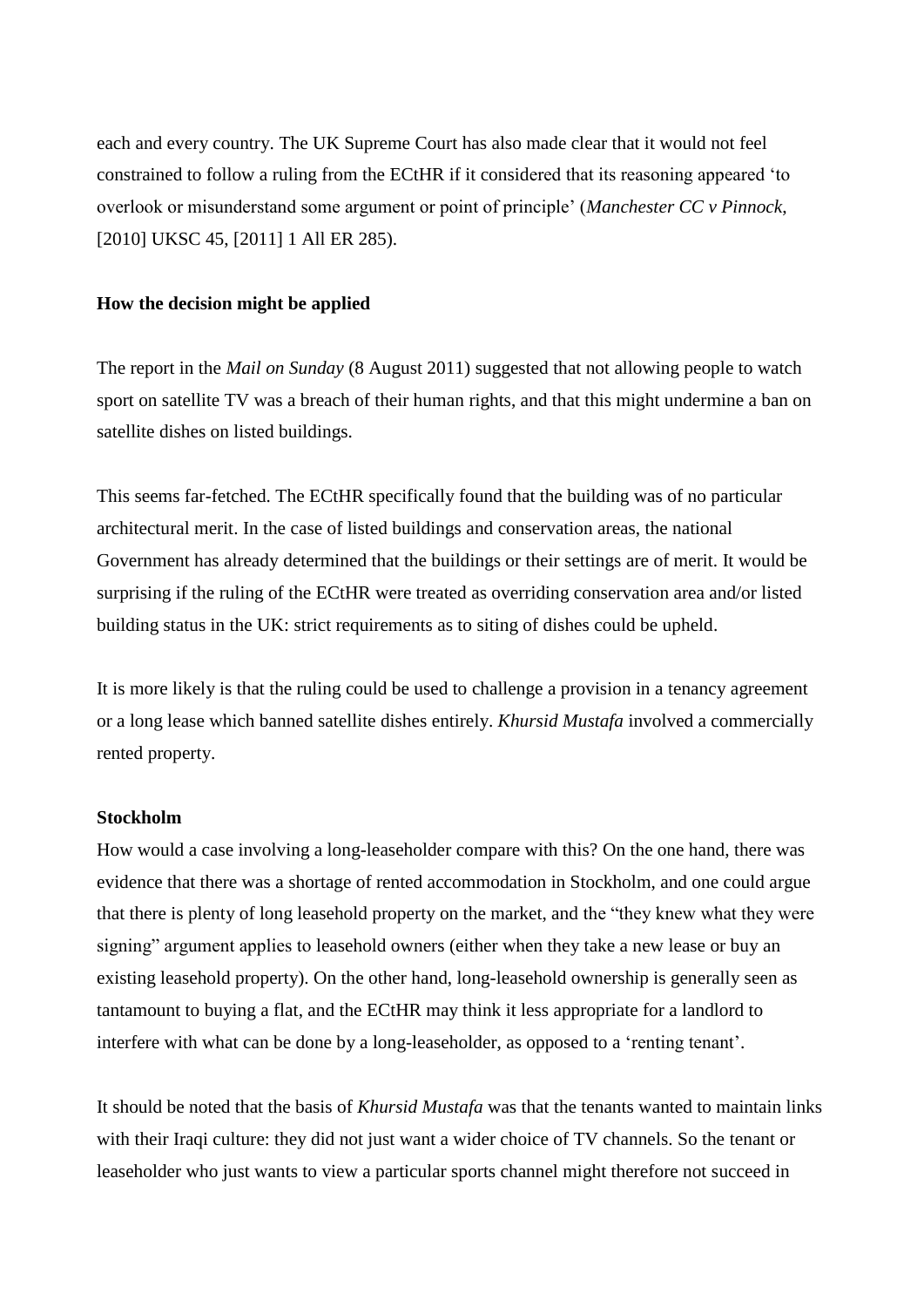challenging a ban on satellite dishes. However, if a ground landlord has had to concede the point on a dispute involving the speaker of a foreign language, or (in the case of the example given by the Equality and Human Rights Commission, the disabled adherent of a minority religion), it is difficult to see how in practice the ban could be enforced against those with a less pressing claim to erect a dish.

The only way in which a landlord could be reasonably sure that it could maintain an outright ban on satellite dishes would be if it offers a sufficiently wide range of satellite services which include the coverage of minority languages and religions that tenants may require. If this is done, then there is no argument under Arts 9 or 10 to balance against the aesthetic and safety considerations that a blanket ban seeks to uphold, and the basis for a claim under the Convention simply evaporates. *Khursid Mustafa* would suggest that it would even be possible to require a tenant or leaseholder to remove a satellite dish, on alternative provision being made for the block.

#### **Unsafe Installation**

Safety considerations can still be taken into account, but it is clear from *Khursid Mustafa* that a landlord would have to show that the particular installation was unsafe, not merely that it might be unsafe, and so it was more convenient to impose a blanket ban. Assessing the safety of each dish after it has been installed is likely to cause difficulties in practice. It might be more a more practicable solution – and in practice a more enforceable deterrent to the installation of a satellite dish - if a lease or tenancy agreement, rather than imposing a blanket ban, specifically stated that they were allowed only with the written consent of the landlord, such consent not to be unreasonably withheld, and the lease required the leaseholder or to make an application with a plan and specification, and to pay the costs incurred by the landlord"s surveyors and solicitors in considering the application, in formally granting consent, and in inspecting the installation when completed. It would be difficult to argue that such conditions were unreasonable, as they would be justifiable on safety grounds.

#### **An alternative approach?**

Another argument that seems to have been largely overlooked in *Khursid Mustafa* could be employed in any case arising in England and Wales. The report refers to "the landlord's right to property and its interest in maintaining order and good conditions on the property" [para 27] but